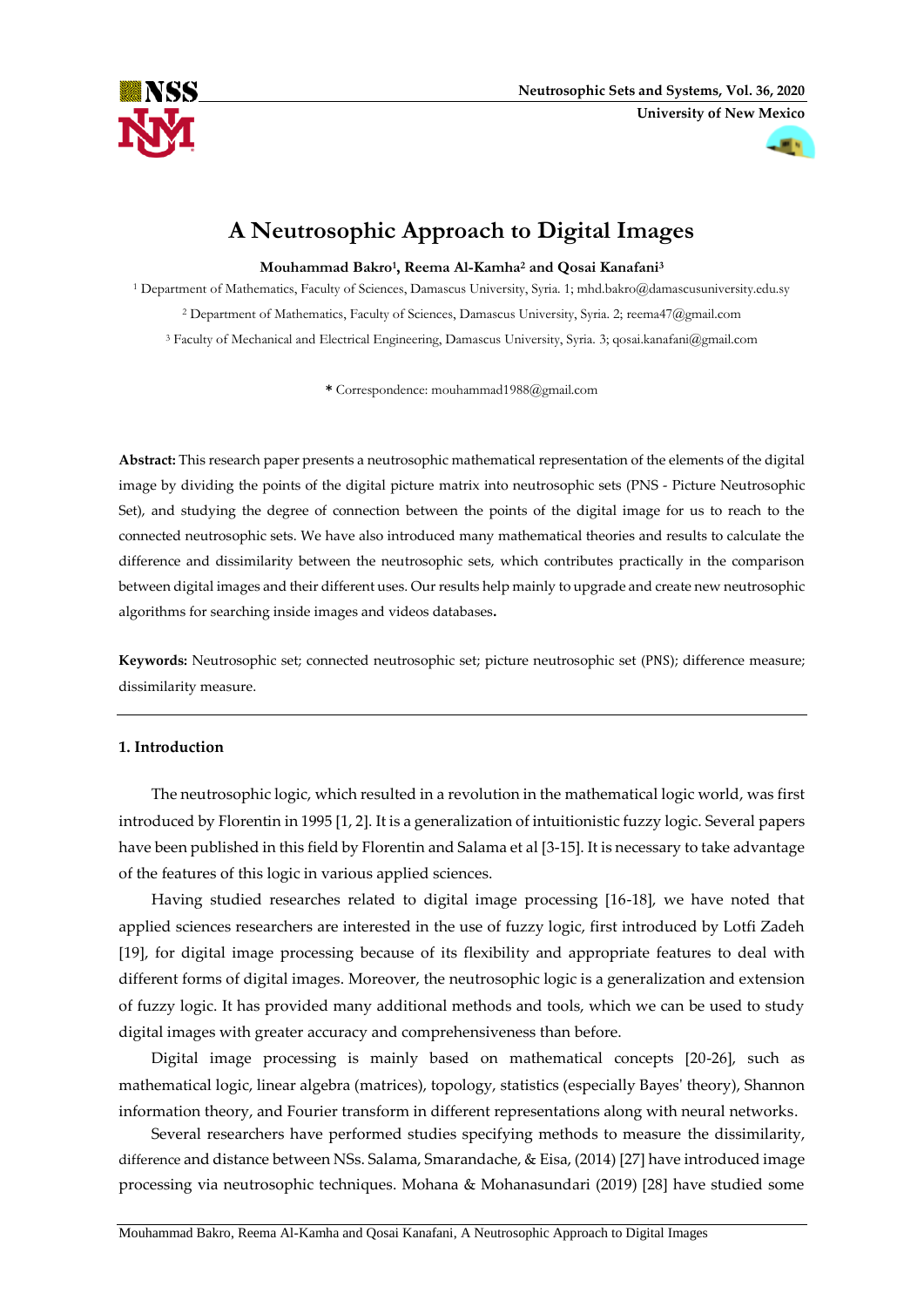similarity measures of single valued neutrosophic rough sets. Sinha & Majumdar (2019) [29] have studied an approach to similarity measure between neutrosophic soft sets. Das, Samanta, Khan, Naseem & De (2020) [30] also have a study on discrete mathematics: sum distance in neutrosophic graphs with application.

We have organized this paper into 4 sections. In section 2, we discuss preliminaries about digital images and the neutrosophic set. In section 3, we have introduced new neutrosophic concepts, such as  $K_S(\alpha)$  (the extent to which the series of points  $(\alpha)$  belongs to the neutrosophic set S), and  $\mathcal{C}_S(p,q)$ (the connection strength between the points  $p, q \in S$ ), based on which we have deduced connected neutrosophic sets. In addition, we have presented our vision in the field of distance and dissimilarity measures in neutrosophic sets. In section 4, we have concluded our paper.

## **2. Preliminaries**

**2.1. Digital Image**:[31] It is a representation of a two-dimensional image in the form of a matrix of small squares, each image consists of thousands or millions of small squares, each of which is called the elements of the image or pixels.

When the computer starts drawing the image, it divides the screen or printed page into a grid of pixels. Then the computer uses the stored values of the digital image to give each pixel its color and brightness. The images posted on websites or by mobile phone are examples of digital images. For example, the small picture (Felix) can be represented in Figure 1:



**Figure 1:** Image of Cat Felix [31]

With an array (35  $\times$  35), its elements are composed of numbers 0 and 1. Each element indicates the color of the pixel. It takes the value (0) for the black pixel and the value (1) for the white pixel. Note that digital images using two colors are called binary or Boolean images.



**Figure 2:** Matrix representing the image of Cat Felix [31]

The grayscale images are represented by a matrix, each element of which specifies the corresponding pixel intensity. For practical reasons, most of the current digital files use integers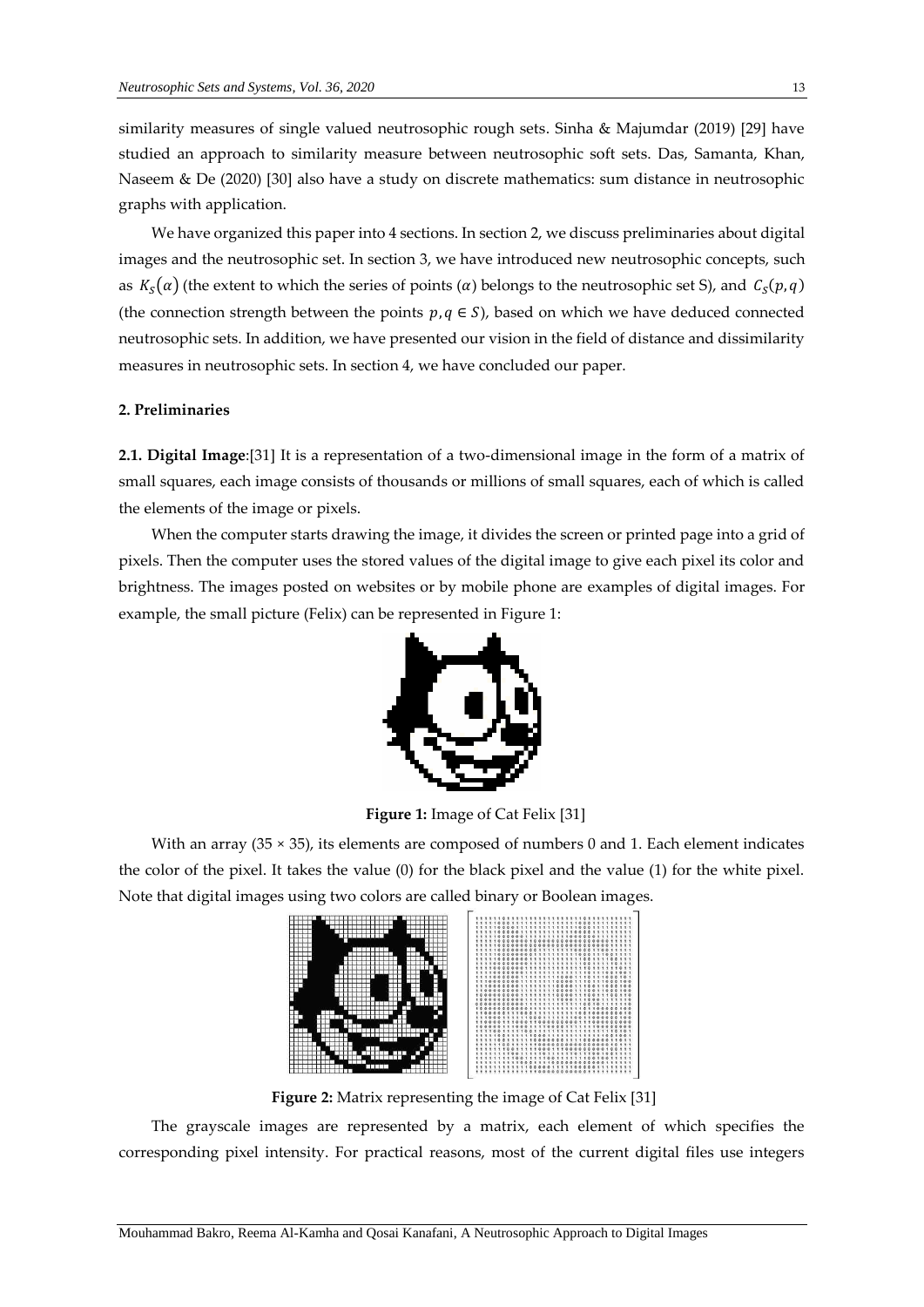enclosed between zero-0 (for black pixels, very low color) and 255 (for the white pixel, the color is super hard).

**2.2. Neutrosophic Logic:**[2] Was created by professor Florentin Smarandache in 1995. It is a generalization of (fuzzy, intuitionistic, paraconsistent) logic. For any logical variable  $x$  in the neutrosophic logic  $A$ , it is described by  $(t, i, f)$ , where:

 $t = T_A(x)$ : Truth membership function: a degree of membership function, for any x in the neutrosophic set  $A$ , and its values range in the open interval non-standard, where:

$$
T_A(x)\colon\thinspace A\ \to\ ]0^-, 1^+[
$$

 $i = I<sub>A</sub>(x)$ : Indeterminacy membership function: a degree of indeterminacy, for any x in the neutrosophic set  $A$ , and its values range in the open interval non-standard, where:

$$
I_A(x)\colon A \to [0^-, 1^+[
$$

 $f = F_A(x)$ : Falsity membership function: a degree of non-membership, for any x in the neutrosophic set  $A$ , and its values range in the open interval non-standard, where:  $F_A(x)$ :  $A \to [0^-, 1^+]$ 

## **3. Neutrosophic Digital Image**

Let  $M$  be the digital image matrix  $A$ , so any pixel (point) of image  $A$  that is expressed by the element  $p(x, y)$  of the matrix *M* has four horizontal and vertical adjacent points  $(x \pm 1, y)$  and  $(x, y \pm 1)$  and four diagonal adjacent points  $(x \pm 1, y \pm 1)$ , so any point or pixel is surrounded by eight adjacent points (8-adjacent), noting the cases where the point  $P$  is present on the border of the matrix  $M$ .[18]

#### **3.1. Connected Neutrosophic Sets:**

**Definition 3.1**: Let S be a subset of M. For any p, q from S, they are connected in S if you find a path of points from  $S$  that connects  $p$  with  $q$  as follows:

 $\alpha: p = p_0, p_1, p_2, \ldots, p_{n-1}, p_n = q$ .

Where  $p_i$  is adjacent to  $p_{i-1}$   $(1 \leq i \leq n)$ .

We denote the connection relationship between  $p, q$  by  $p \rho q$ .

Obviously, the relationship  $(\rho)$  represents an equivalence relationship:

 $Reflexive: [ppp]$  & Symmetric:  $[ppq \Rightarrow qpp]$  & Transitive:  $[ppq \& qpz \Rightarrow ppz]$ 

**Remark 3.1:** By introducing the concept of non- member function and the function of indeterminacy to the neutrosophic logic, it has got more accuracy than fuzzy logic in different cases, such as an equal degree of membership. Thus, we can introduce the order relation  $(\leq)$  between any two elements in the neutrosophic set:

**Definition 3.2:** ∀  $p, q \in S$ , (S is neutrosophic set), then:

$$
p \stackrel{\cdot}{\leq} q \Leftrightarrow \begin{cases} T_S(p) < T_S(q) \\ (or) \ F_S(p) > F_S(q) \\ (or) \ I_S(p) \geq I_S(q) \\ (or) \end{cases}; \ T_S(p) = T_S(q), \ F_S(p) = F_S(q)
$$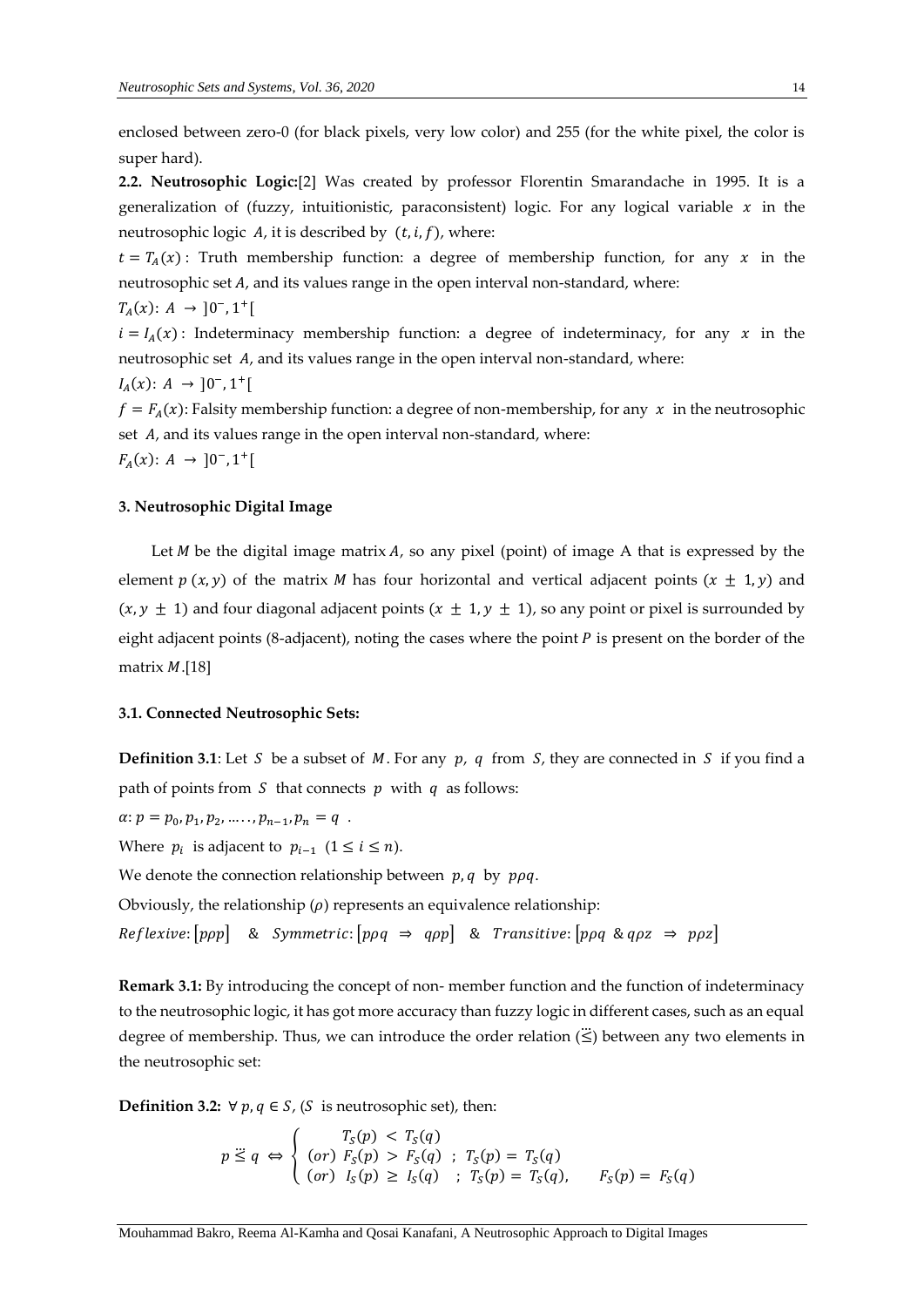**Remark 3.2:** The order relation  $(\leq)$  maintains its consistency with fuzzy logic in the case of  $T_S(p) \neq T_S(q)$ , and maintains consistency with intuitionistic fuzzy logic in the case of  $F_S(p) \neq F_S(q)$  &  $T_S(p) = T_S(q)$ .

**Example 3.1:**  $(0,1,1) \le (0,0,0)$ ,  $(1,1,1) \le (1,0.5,1)$  $(0.9,1,0.8) \leq (1,0.3,0.1)$ ,  $(0.7,0,0.4) \leq (0.7,1,0.3)$ 

**Definition 3.3:** [2]  $\forall p, q \in S$ , then: $[p \le q] \Leftrightarrow [T_S(p) \le T_S(q)$ ,  $I_S(p) \ge I_S(q)$  and  $F_S(p) \ge F_S(q)$ ]

**Remark 3.3:**  $\forall p, q \in S \Rightarrow \begin{cases} [p \le (1,0,0) = 1_N & 8 \\ [p \ge (1,0,0) = 1 \end{cases}$   $\begin{cases} 0 & 0 \\ 0 & 0 \end{cases} = (0,1,1) \le p$  $[p \le (1,0,0) = 1_N \& 0_N = (0,1,1) \le p] \& [p \le q \Rightarrow p \le q]$ 

**Definition 3.4:** Let  $(\alpha: p = p_0, p_1, p_2, \dots, p_{n-1}, p_n = q)$ , series of adjacent points, between the points ,  $q : p_i \in S$  (S neutrosophic set). The extent to which the series of points ( $\alpha$ ) belongs to the neutrosophic set S, denote by  $K_S(\alpha)$ :

$$
K_S(\alpha) = x \quad ; \quad (x \in \alpha) \quad and \quad (x \leq p_i \quad ; \quad i = 0, 1, \dots, n)
$$
  
\n
$$
\Rightarrow K_S(\alpha) = \min_{\leq p_i} (p_i)
$$

**Definition 3.5:** The connect strength between the points  $p, q \in S$  (*S* neutrosophic set). denote by  $C_S(p,q)$ :  $C_S(p,q) = K_S(\beta)$ ;  $K_S(\alpha_i) \leq K_S(\beta)$   $(\forall \alpha_i, \beta; p, ..., q)$  $\Rightarrow$   $C_S(p,q) = \max_{\leq}(K_S(\alpha_i))$ 

**Theorem 3.1:** *S* neutrosophic set and  $\forall p, q \in S$ , then:

- 1:  $C_S(p, p) = p$
- 2:  $C_S(p,q) = C_S(q,p)$

**Proof:**

1:  $\alpha_i$  any path, from p to  $p \implies K_S(\alpha_i) = \min_{\leq} (p_i) \leq p$ On the other hand:

The point  $p$  alone represents a series with a length of 0 from  $p$  to  $p$ , then:

$$
\exists \alpha_i : K_S(\alpha_i) = p
$$

Thus:  $C_S(p, p) = \max_{\vec{s}}(K_S(\alpha_i)) = p$ 

2: Obviously. (by Definition 3.4)

**Theorem 3.2:**  $\forall p, q \in S$  (S neutrosophic set), then:

$$
C_S(p,q) \leq \min_{\leq}(p,q)
$$

## **Proof:**

 $\alpha$  any path, from  $p$  to  $q$ :  $(\alpha : p = p_0, p_1, ..., p_{n-1}, p_n = q)$ , then:  $K_S(\alpha) = \min_{\leq}(p_i) \leq \min_{\leq}(p_0, p_n) = \min_{\leq}(p, q) \quad : i = 0, 1, \dots, n$  $\Rightarrow$   $C_S(p,q) = \max_{\leq}(K_S(\alpha_i)) \leq \min_{\leq}(p,q)$ 

**Definition 3.6:** ∀  $p, q \in S$ ,  $p$  and  $q$  is connected in  $S$  iff:  $C_S(p, q) = \min_{\leq} (p, q)$ .

**Theorem 3.3:** *S* neutrosophic set and  $\forall p, q \in S$ , then: p and q is connected in  $S \iff \exists \alpha': p = p_0, p_1, ..., p_{n-1}, p_n = q : P_i \in S \& P_i \ge \min_{\leq} (p, q)$  (for all i)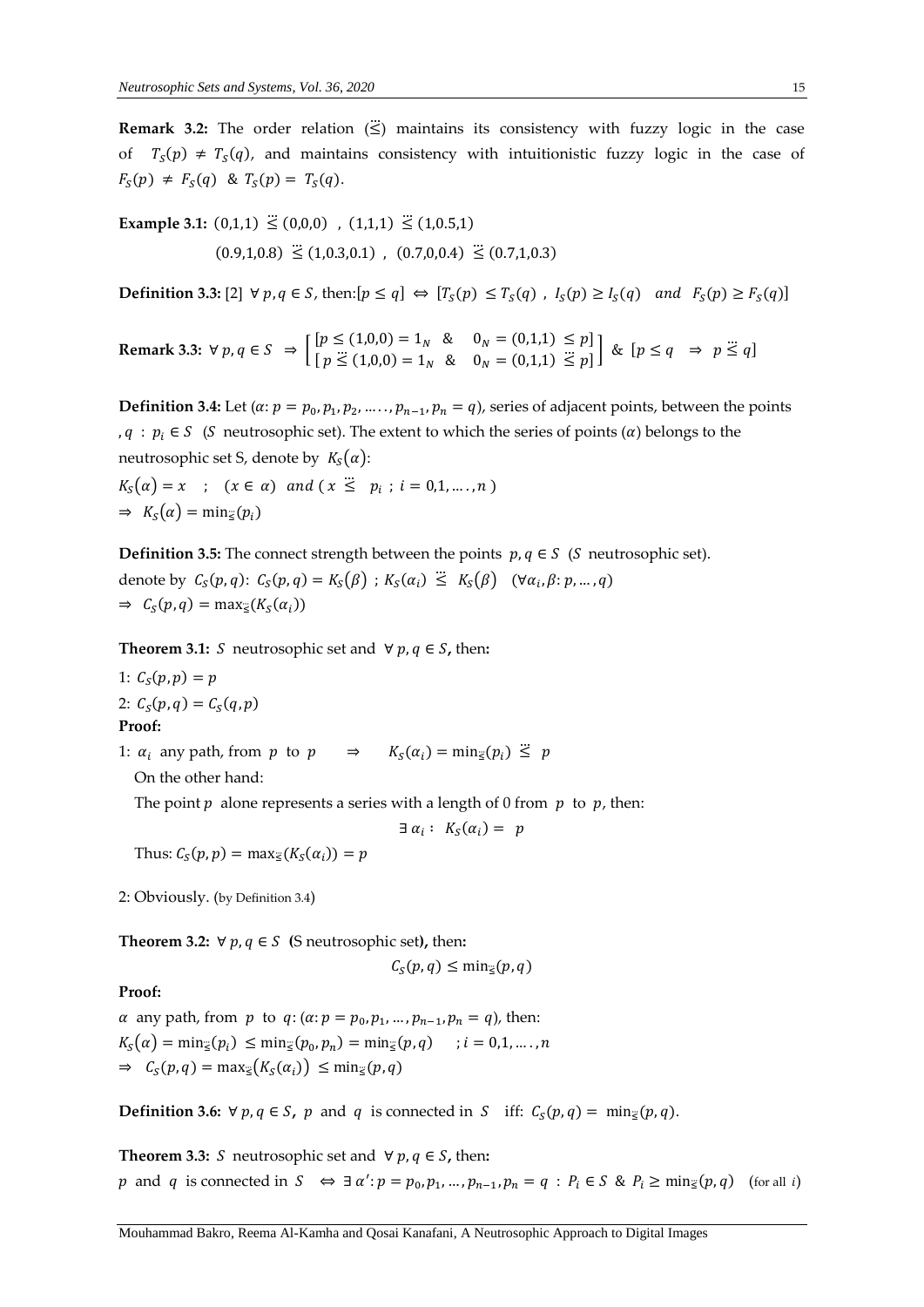# **Proof:**

Let  $\alpha'$  path from  $p$  to :  $P_i \in S \& P_i \ge \min_{\leq} (p, q)$ , then:  $C_S(p,q) = \max_{\leq} (K_S(\alpha)) \geq K_S(\alpha') = \min_{\leq} (p_i) \geq \min_{\leq} (p,q)$ And  $C_S(p, q) \le \min_{\vec{s}}(p, q)$  (Theorem 3.2) Then:  $C_S(p,q) = \min_{\xi}(p,q) \Rightarrow p$  and q is connected in S On the other hand:  $p$  and  $q$  is connected in , then:  $\exists \alpha'$  path from  $p$  to  $q$ :  $K_S(\alpha') = \max_{\vec{s}}(K_S(\alpha)) = C_S(p,q) = \min_{\vec{s}}(p,q)$ Then for all  $P_i$  on  $\alpha'$ , we have:  $P_i \geq K_S(\alpha') = \min_{\vec{z}}(p, q)$ 

**Corollary 3.1:** From the above we note that the relationship of the connection between two points is the relationship of: 1: reflexivity, 2: Symmetry, 3: not necessarily transitive.

# **Proof:**

1:  $C_S(p, p) = p = \min_{\leq}(p, p)$ 

2:  $\min_{\vec{s}}(p, q) = C_S(p, q) \Rightarrow C_S(q, p) = C_S(p, q) = \min_{\vec{s}}(p, q)$ 

3: Let  $p, q, z$  three points from neutrosophic set  $S = [p, q, z]$  (*Matrix*  $1 \times 3$ ):

$$
q \leq p = z
$$
, then:

 $C_S(p,q) = C_S(q,z) = q$  and  $C_S(p,z) = q \neq \min_{\leq}(p,z)$ , thus:

( $p$  and  $q$  is connected in  $S$ ) and ( $q$  and  $z$  is connected in  $S$ ), but ( $p$  and  $z$  is not connected in  $S$ )

**Definition 3.7:** *S* neutrosophic set, *S* is connected iff:  $[\forall p, q \in S] \Rightarrow [C_S(p, q) = \min_{\leq} (p, q)]$ .

#### **3.2. Operations on neutrosophic sets:**

We will now in this section, we present our vision of distance and dissimilarity measures between two neutrosophic sets.

**Definition 3.8:** Let U be the set of points of the matrix  $M$ , a representative of the digital image  $I$ . denote by  $PNS(U)$  for set of all neutrosophic sets in  $U$  (PNS - Picture Neutrosophic Set). For  $A, B \in PNS(U)$ :

**Union:**  $A \cup B = \{u: (T_{A \cup B}(u), I_{A \cup B}(u), F_{A \cup B}(u)); u \in U\}$ , where:  $T_{A\cup B}(u) = \max(T_A(u), T_B(u))$  $I_{A\cup B}(u) = \min(I_A(u), I_B(u))$  $F_{A\cup B}(u) = \min(F_A(u), F_B(u))$ **Intersection:**  $A \cap B = \{u: (T_{A \cap B}(u), I_{A \cap B}(u), F_{A \cap B}(u))\}$ ;  $u \in U\}$ , where:  $T_{A \cap B}(u) = \min(T_A(u), T_B(u))$  $I_{A \cap B}(u) = \max(I_A(u), I_B(u))$  $F_{A \cap B}(u) = \max(F_A(u), F_B(u))$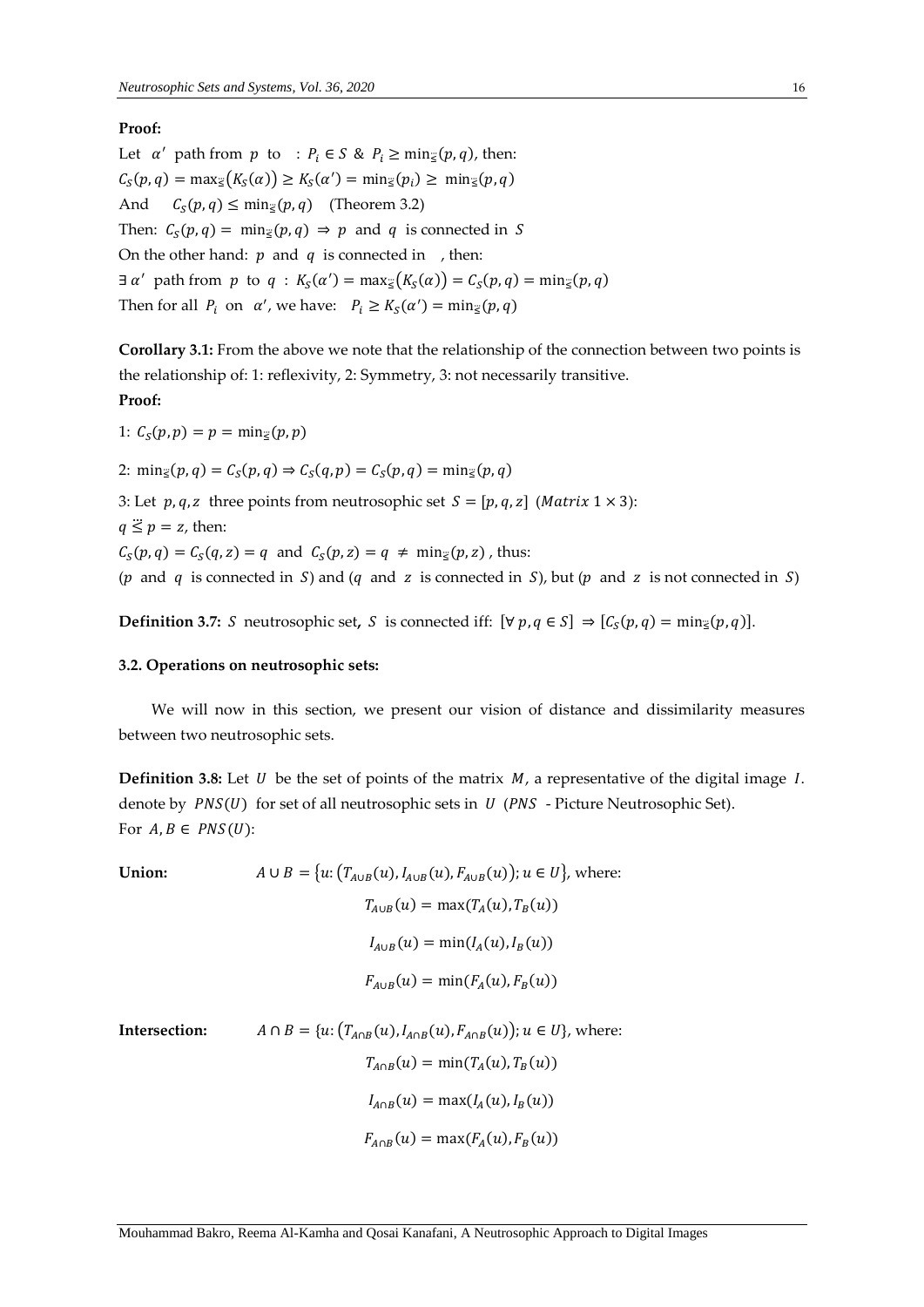**Example 3.2:** Let us consider the following neutrosophic sets A and B in

 $U = \{u_1, u_2, u_3, u_4\}$ , where:  $A = \{u_1: (0,1,1), u_2: (1,0.2,0), u_3: (0.7,0.3,1), u_4: (0.9,0.3,1)\}\$  $B = \{u_1: (0.2, 1, 0.2), u_2: (1, 0.5, 0.3), u_3: (1, 0.8, 1), u_4: (0.9, 0.8, 0.2)\}\$ Then:  $A \cup B = \{u_1: (0.2, 1, 0.2), u_2: (1, 0.2, 0), u_3: (1, 0.3, 1), u_4: (0.9, 0.3, 0.2)\}\$  $A \cap B = \{u_1: (0,1,1), u_2: (1,0.5,0.3), u_3: (0.7,0.8,1), u_4: (0.9,0.8,1)\}\$ 

**Theorem 3.4:** Let  $A, B \in PNS(U)$ , then: (for all  $u \in U$ )  $A \subseteq B \iff [T_A(u) \le T_B(u)$ ,  $I_A(u) \ge I_B(u)$  and  $F_A(u) \ge F_B(u)$ **Proof:**  $A \subseteq B \iff A \cup B = B$  $\max(T_A(u), T_B(u)) = T_B(u)$   $(T_A(u) \le T_B(u))$ 

$$
\Leftrightarrow \begin{cases} \min(I_A(u), I_B(u)) = I_B(u) & \Leftrightarrow \begin{cases} I_A(u) & \ge I_B(u) \\ I_A(u) & \ge I_B(u) \end{cases} \\ \min(F_A(u), F_B(u)) = F_B(u) & \end{cases}
$$

**Definition 3.9:** An operator  $\cdot$ :  $PNS(U) \times PNS(U) \rightarrow PNS(U)$ 

Is the difference, if it satisfies for all  $A, B, C \in PNS(U)$ , follow properties:

DIF1:  $A \ B \subseteq A$ DIF2:  $A \& Q = A$ DIF3:  $A \subseteq B \iff A \setminus B = \emptyset$ DIF4: if  $B \subseteq C \implies B \setminus A \subseteq C \setminus A$ 

**Theorem 3.5:** The function  $\cdot$ : *PNS(U)*  $\times$  *PNS(U)*  $\rightarrow$  *PNS(U)* given by:

 $A\backslash B=\{u{:}\left(\textit{T}_{A\backslash B}(u),\textit{I}_{A\backslash B}(u),\textit{F}_{A\backslash B}(u)\right); u\in U\},$  where:

$$
T_{A \setminus B}(u) = \max(0, T_A(u) - T_B(u))
$$
  
\n
$$
I_{A \setminus B}(u) = \min(1, 1 + (I_A(u) - I_B(u)))
$$
  
\n
$$
F_{A \setminus B}(u) = \min(1, 1 + (F_A(u) - F_B(u)))
$$

Is the difference between  $PNS(U)$  sets.

**Proof:**

**DIF1**:  $A \ B \subseteq A$ 

$$
\forall u \in U \Rightarrow \begin{cases} T_{A \setminus B}(u) = \max(0, T_A(u) - T_B(u)) \\ I_{A \setminus B}(u) = \min\left(1, 1 + (I_A(u) - I_B(u))\right) \\ F_{A \setminus B}(u) = \min\left(1, 1 + (F_A(u) - F_B(u))\right) \end{cases}
$$

 $[0 \leq T_A(u)]$  and  $[0 \leq T_B(u) \Rightarrow T_A(u) - T_B(u) \leq T_A(u)]$ Hence:  $T_{A \setminus B}(u) = \max(0, T_A(u) - T_B(u)) \le T_A(u)$  $I_A(u) \le 1$  and  $I_B(u) \le 1 \Rightarrow I_B(u) + I_A(u) \le 1 + I_A(u)$ <br> $I_B(u) \le 1 + (I(u) - I_A(u))$ ⇒  $I_A(u) \leq 1 + (I_A(u) - I_B(u))$ 

Hence:  $I_{A \setminus B}(u) = \min(1, 1 + (I_A(u) - I_B(u))) \ge I_A(u)$ Similarity:  $F_{A \setminus B}(u) = \min(1, 1 + (F_A(u) - F_B(u))) \ge F_A(u)$ Thus:  $A \ B \subseteq A$  (by Theorem 3.4)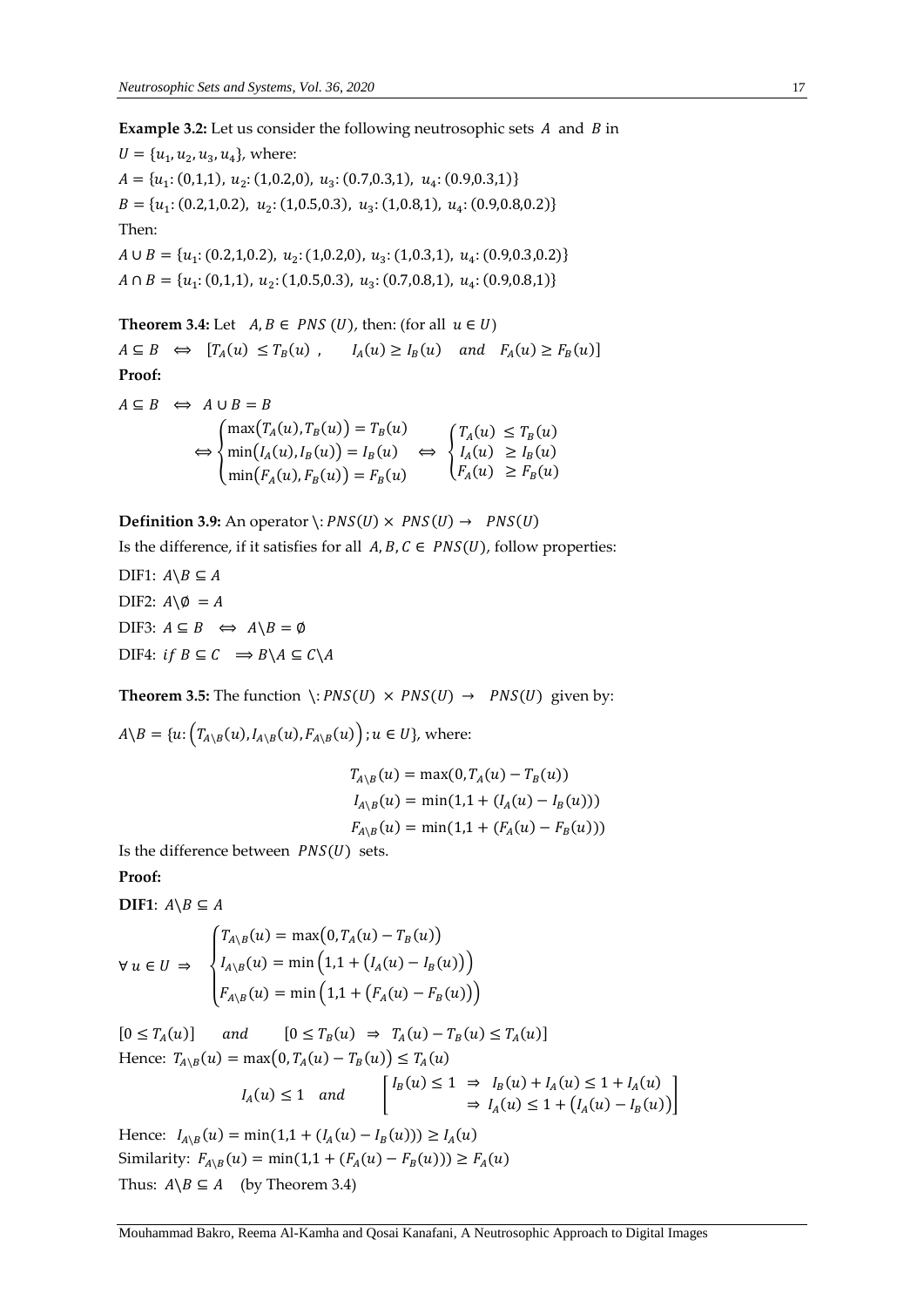**DIF2:** 
$$
A \setminus \emptyset = A
$$

\n $\emptyset = \{u: (0,1,1) : \forall u \in U\} \Rightarrow$ 

\n $\emptyset = \{u: (0,1,1) : \forall u \in U\} \Rightarrow$ 

\n $\{T_{A \setminus \emptyset}(u) = \max(0, T_A(u) - 0) = T_A(u) \}$ 

\n $\forall u \in U \Rightarrow$ 

\n $\{I_{A \setminus \emptyset}(u) = \min(1, 1 + (I_A(u) - 1)) = I_A(u) \}$ 

\n $F_A(u) = \min(1, 1 + (F_A(u) - 1)) = F_A(u)$ 

Then:  $A \setminus \emptyset = A$ 

**DIF3:** 
$$
A \subseteq B \iff A \setminus B = \emptyset
$$
  
\n $A \subseteq B \iff \begin{cases} T_A(u) \le T_B(u) \\ I_A(u) \ge I_B(u) \\ F_A(u) \ge F_B(u) \end{cases} \iff \begin{cases} T_{A \setminus B}(u) = 0 \\ I_{A \setminus B}(u) = 1 \\ F_{A \setminus B}(u) = 1 \end{cases} \iff A \setminus B = \emptyset$ 

**DIFF:** if 
$$
B \subseteq C \implies B \setminus A \subseteq C \setminus A
$$

$$
B \subseteq C \implies \begin{cases} T_B(u) \le T_C(u) \\ I_B(u) \ge I_C(u) \\ F_B(u) \ge F_C(u) \end{cases} \implies \begin{cases} T_B(u) - T_A(u) \le T_C(u) - T_A(u) \\ I_B(u) - I_A(u) \ge I_C(u) - I_A(u) \\ F_B(u) - F_A(u) \ge F_C(u) - F_A(u) \end{cases}
$$

$$
\implies \begin{cases} T_{B \setminus A}(u) \le T_{C \setminus A}(u) \\ I_{B \setminus A}(u) \ge I_{C \setminus A}(u) \\ F_{B \setminus A}(u) \ge F_{C \setminus A}(u) \end{cases} \implies B - A \subseteq C - A
$$

**Example 3.3:** Let  $U = \{u_1, u_2, u_3\}$ , and  $A, B \in PNS(U)$ :  $A = \{u_1: (0.8, 0.1, 0.3), u_2: (0.9, 0.2, 0), u_3: (0.9, 0.8, 1)\}\$  $B = \{u_1: (0.2, 1, 0.2), u_2: (1, 0.5, 0.3), u_3: (0.9, 0.8, 1)\}\$ Then:  $A \ B = \{u_1: (0.6, 0.1, 1), u_2: (0, 0.7, 0.7), u_3: (0, 1, 1)\}\$ 

**Definition 3.10:** An operator  $D: PNS(U) \times PNS(U) \rightarrow ]-0, 1^+[$ 

Is the distance measure, if it satisfies for all  $A, B, C \in PNS(U)$ , follow properties:

DIS1:  $D(A, B) = 0 \Leftrightarrow A = B$ DIS2:  $D(A, B) = D(B, A)$ DIS3:  $D(A, C) \le D(A, B) + D(B, C)$ 



**Figure 3:** A three-dimension representation of a neutrosophic set [27]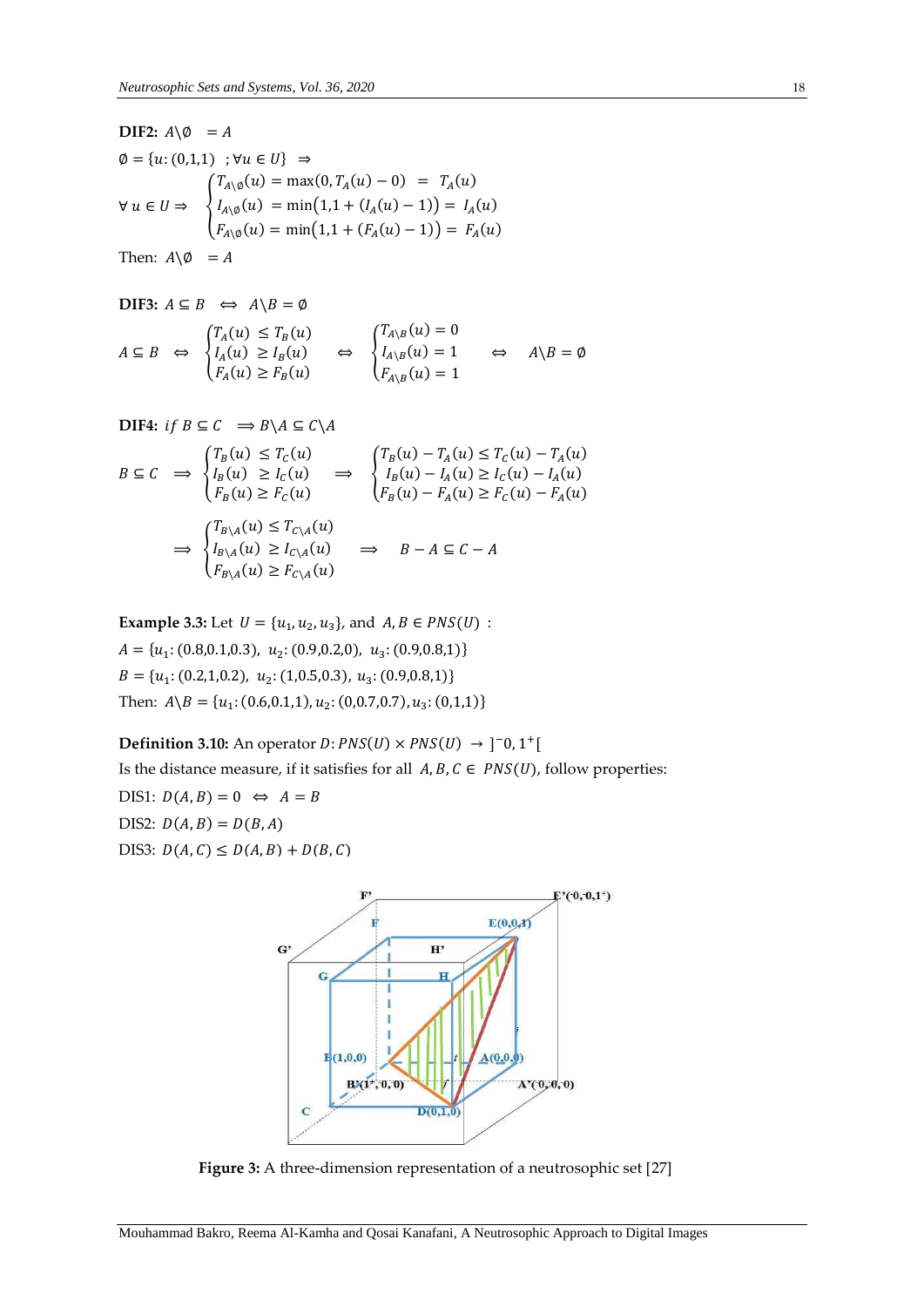**Theorem 3.6:** The function  $D: PNS(U) \times PNS(U) \rightarrow ]-0, 1^+[$  given by: [27]

$$
D(A,B) = \sqrt{\frac{1}{3n} \sum_{i=1}^{n} \left[ (T_A(u_i) - T_B(u_i))^2 + (I_A(u_i) - I_B(u_i))^2 + (F_A(u_i) - F_B(u_i))^2 \right]}
$$

Is the distance measure between  $PNS(U)$  sets.

**Proof:** Obviously:  $D(A, B)$  is generalization of the usually used to measure the distance of objects in Euclidean geometry

**Example 3.4:** Let  $U = \{u_1, u_2, u_3\}$ , and  $A, B \in INS(U)$ :

$$
A = \{u_1: (0.8, 0.1, 0.3), u_2: (0.4, 0.5, 0), u_3: (0.7, 0.8, 1)\}
$$
  

$$
B = \{u_1: (0.7, 1, 0.5), u_2: (1, 0.5, 0.3), u_3: (0.9, 0.8, 0.7)\}
$$

Then:  $D_{NE}(A, B) = \sqrt{\frac{1}{9}}$  $\frac{1}{9}(0.86 + 0.45 + 0.13) = \sqrt{\frac{1}{9}}$  $\frac{1}{9}$ 1.44 =  $\sqrt{0.16}$  = 0.4

**Definition 3.11:** An operator  $DM: PNS(U) \times PNS(U) \rightarrow (DM_T, DM_I, DM_F)$ , where:

*DM*<sub>*T*</sub>: denote the degree of dissimilarity. ( $\bar{o} \leq DM_T \leq 1^+$ )

 $DM_I$ : denote the degree of indeterminate dissimilarity. ( $\bar{o} \leq DM_I \leq 1^+$ )

 $DM_F$ : denote the degree of non-dissimilarity. ( $^{\circ}$  0  $\leq DM_F \leq 1^+$ )

Is the dissimilarity measure, if it satisfies for all  $A, B, C \in PNS(U)$ , follow properties:

DISM1:  $DM(A, A) = (0,1,1)$ DISM2:  $DM(A, B) = DM(B, A)$ DISM3:  $A \subseteq B \subseteq C \implies DM(A, B) \le DM(A, C) \& DM(B, C) \le DM(A, C)$ 

**Remark 3.4:** Let  $A, B \in PNS(U)$ , then:

$$
(A \setminus B) \cup (B \setminus A) = \{u: (T'(u), I'(u), F'(u)); u \in U\}, \text{ where:}
$$
  
\n
$$
T'(u) = \max(\max(0, T_A(u) - T_B(u)), \max(0, T_B(u) - T_A(u))) = |T_A(u) - T_B(u)|
$$
  
\n
$$
I'(u) = \min(\min(1, 1 + (I_A(u) - I_B(u))), \min(1, 1 + (I_B(u) - I_A(u))) = 1 - |I_A(u) - I_B(u)|
$$

$$
F'(u) = \min\left(\min\left(1,1 + \left(F_A(u) - F_B(u)\right)\right), \min\left(1,1 + \left(F_B(u) - F_A(u)\right)\right)\right) = 1 - |F_A(u) - F_B(u)|
$$

**Theorem 3.7:** The function  $DM: PNS(U) \times PNS(U) \rightarrow (DM_T, DM_I, DM_F)$ Given by,  $\forall A, B \in PNS(U): \quad DM(A, B) = (DM_T(A, B), DM_I(A, B), DM_F(A, B)),$  where:

$$
DM_T(A, B) = \frac{1}{n} \sum_{i=1}^{n} [|T_A(u_i) - T_B(u_i)|]
$$

$$
DM_I(A, B) = \frac{1}{n} \sum_{i=1}^{n} [1 - |I_A(u_i) - I_B(u_i)|]
$$

$$
DM_F(A, B) = \frac{1}{n} \sum_{i=1}^{n} [1 - |F_A(u_i) - F_B(u_i)|]
$$

Is the dissimilarity measure between  $PNS(U)$  sets.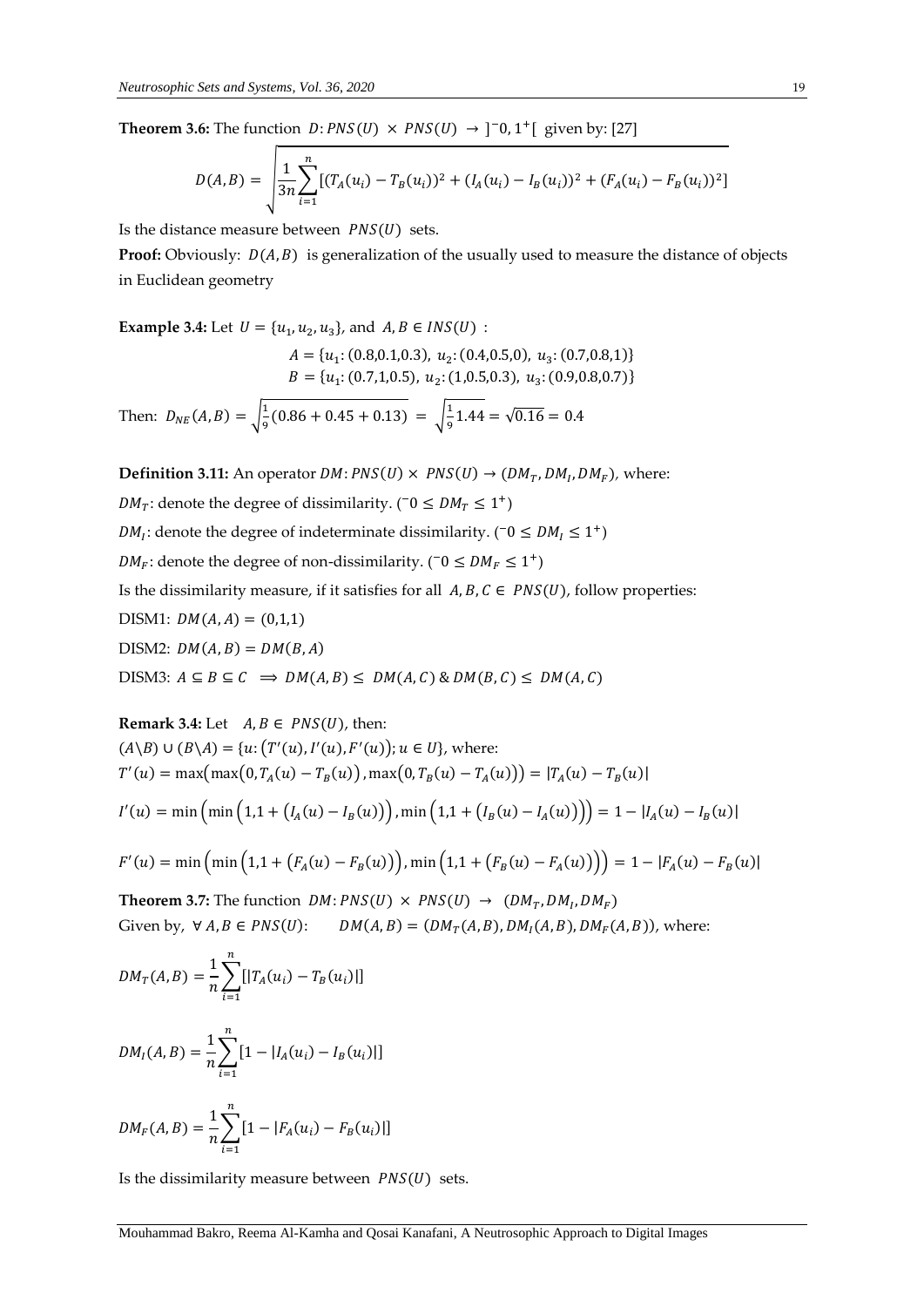## **Proof:**

**DISM1**:  $DM(A, A) = (0, 1, 1)$  $DM_T(A, A) = \frac{1}{n}$  $\frac{1}{n} \sum [ |T_A(u_i) - T_A(u_i)| ]$  $\boldsymbol{n}$  $i=1$  $=$  $\frac{1}{1}$  $\frac{1}{n}\sum[0]$  $\boldsymbol{n}$  $i=1$  $= 0$  $DM_I(A, A) = \frac{1}{n}$  $\frac{1}{n}\sum_{i=1}^{n} [1 - |I_A(u_i) - I_A(u_i)|]$  $\boldsymbol{n}$  $i=1$  $=\frac{1}{2}$  $\frac{1}{n}\sum_{i=1}^{\infty}[1-0]$  $\boldsymbol{n}$  $i=1$  $= 1$  $DM_F(A, A) = \frac{1}{n}$  $\frac{1}{n}\sum_{i=1}^{n} [1 - |F_A(u_i) - F_A(u_i)|]$ n  $i=1$  $=$  $\frac{1}{1}$  $\frac{1}{n}\sum_{i=1}^{n} [1-0]$ n  $i=1$  $= 1$ 

**DISM2:** 
$$
DM(A, B) = DM(B, A)
$$
  
\n
$$
DM_T(A, B) = \frac{1}{n} \sum_{i=1}^n [|T_A(u_i) - T_B(u_i)|] = \frac{1}{n} \sum_{i=1}^n [|T_B(u_i) - T_A(u_i)|] = DM_T(B, A)
$$
\n
$$
DM_I(A, B) = \frac{1}{n} \sum_{i=1}^n [1 - |I_A(u_i) - I_B(u_i)|] = \frac{1}{n} \sum_{i=1}^n [1 - |I_B(u_i) - I_A(u_i)|] = DM_I(B, A)
$$

$$
DM_F(A, B) = \frac{1}{n} \sum_{i=1}^{n} [1 - |F_A(u_i) - F_B(u_i)|] = \frac{1}{n} \sum_{i=1}^{n} [1 - |F_A(u_i) - F_B(u_i)|] = DM_F(B, A)
$$

**DISM3**:  $A \subseteq B \subseteq C \implies DM(A, B) \le DM(A, C) \& DM(B, C) \le DM(A, C)$  $A \subseteq B \subseteq C \implies T_A(u) \leq T_B(u) \leq T_C(u)$ 

$$
\Rightarrow |T_A(u) - T_B(u)| + |T_B(u) - T_C(u)| = |T_A(u) - T_C(u)|
$$
  
\n
$$
\Rightarrow |T_A(u) - T_B(u)| \le |T_A(u) - T_C(u)| \& |T_B(u) - T_C(u)| \le |T_A(u) - T_C(u)|
$$
  
\n
$$
\Rightarrow DM_T(A, B) \le DM_T(A, C) \& DM_T(B, C) \le DM_T(A, C)
$$

$$
A \subseteq B \subseteq C \implies I_A(u) \ge I_B(u) \ge I_c(u)
$$
  
\n
$$
\implies |I_A(u) - I_B(u)| + |I_B(u) - I_c(u)| = |I_A(u) - I_c(u)|
$$
  
\n
$$
\implies |I_A(u) - I_B(u)| \le |I_A(u) - I_c(u)| \& |I_B(u) - I_c(u)| \le |I_A(u) - I_c(u)|
$$
  
\n
$$
\implies 1 - |I_A(u) - I_B(u)| \ge 1 - |I_A(u) - I_c(u)| \& 1 - |I_B(u) - I_c(u)| \ge 1 - |I_A(u) - I_c(u)|
$$
  
\n
$$
\implies DM_I(A, B) \ge DM_I(A, C) \& DM_I(B, C) \ge DM_I(A, C)
$$

Similarity,  $DM_F(A, B) \geq DM_F(A, C)$  &  $DM_F(B, C) \geq DM_F(A, C)$ .

Then:  $DM(A, B) \leq DM(A, C) \& DM(B, C) \leq DM(A, C)$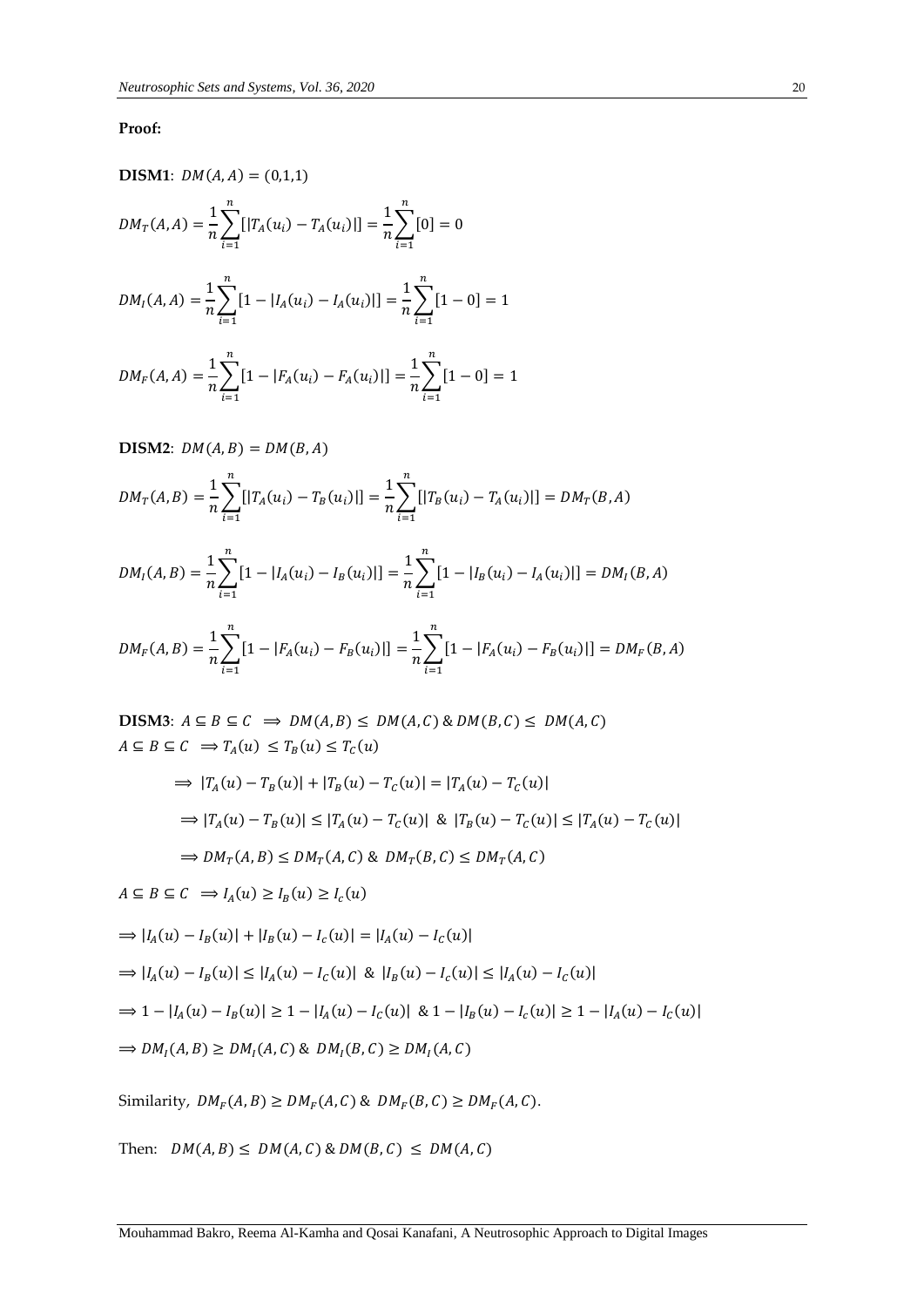**Example 3.5:** Let  $U = \{u_1, u_2, u_3\}$ , and  $A, B \in PNS(U)$ :

$$
A = \{u_1: (0.1, 0.1, 1), u_2: (0, 0.2, 0.8), u_3: (1, 1, 0)\}
$$
  

$$
B = \{u_1: (0.5, 1, 0.5), u_2: (1, 0.5, 0.2), u_3: (0, 1, 1)\}
$$

Then:

$$
DM_T(A, B) = \frac{1}{n} \sum_{i=1}^{n} [|T_A(u_i) - T_B(u_i)|] = \frac{1}{3}(0.4 + 1 + 1) = \frac{2.4}{3} = 0.8
$$

$$
DM_I(A, B) = \frac{1}{n} \sum_{i=1}^{n} [1 - |I_A(u_i) - I_B(u_i)|] = \frac{1}{3} (0.1 + 0.7 + 1) = \frac{1.8}{3} = 0.6
$$

$$
DM_F(A, B) = \frac{1}{n} \sum_{i=1}^{n} [1 - |F_A(u_i) - F_B(u_i)|] = \frac{1}{3} (0.5 + 0.4 + 0) = \frac{0.9}{3} = 0.3
$$

Thus:  $DM(A, B) = (0.8, 0.6, 0.3)$ 

### **4. Conclusion**

By combining the concepts of algebraic with the neutrosophic sets, we introduce the neutrosophic order relation  $(\ddot{\le})$ , the connected points, the connection strength between the points inside the neutrosophic set and the connected neutrosophic sets. Thus, it became a new and interesting research topic on which researchers can do further studies. In addition, in this paper, we have defined the basic operations (union, intersection, difference) on the picture neutrosophic set  $PNS(U)$ . We have proposed a new method for dissimilarity measure between  $PNS(U)$  sets. These measures and operations are used basically in image processing and comparison. In the future, we will study the properties of these measures and their applications in practical problems.

#### **5. References**

[1] Smarandache, F. (2006). Neutrosophic set-a generalization of the intuitionistic fuzzy set. In 2006 IEEE International Conference on Granular Computing (pp. 38-42). IEEE.

[2] Ashbacher, C. (2002). Introduction to Neutrosophic Logic, American Research Press, University of Microfilm International, p145.

[3] Salama, A. A., Smarandache, F., & ElGhawalby, H. (2018). Neutrosophic Approach to Grayscale Images Domain. Infinite Study.

[4] Salama, A. A., Eisa, M., ElGhawalby, H., & Fawzy, A. E. (2019). A New Approach in Content-Based Image Retrieval Neutrosophic Domain. In Fuzzy Multi-criteria Decision-Making Using Neutrosophic Sets (pp. 361- 369). Springer, Cham.

[5] Salama, A. A., ElGhawalby, H., & Nasr, A. M. (2018). Retract Neutrosophic Crisp System For Gray Scale Image (pp. 104-117). Infinite Study.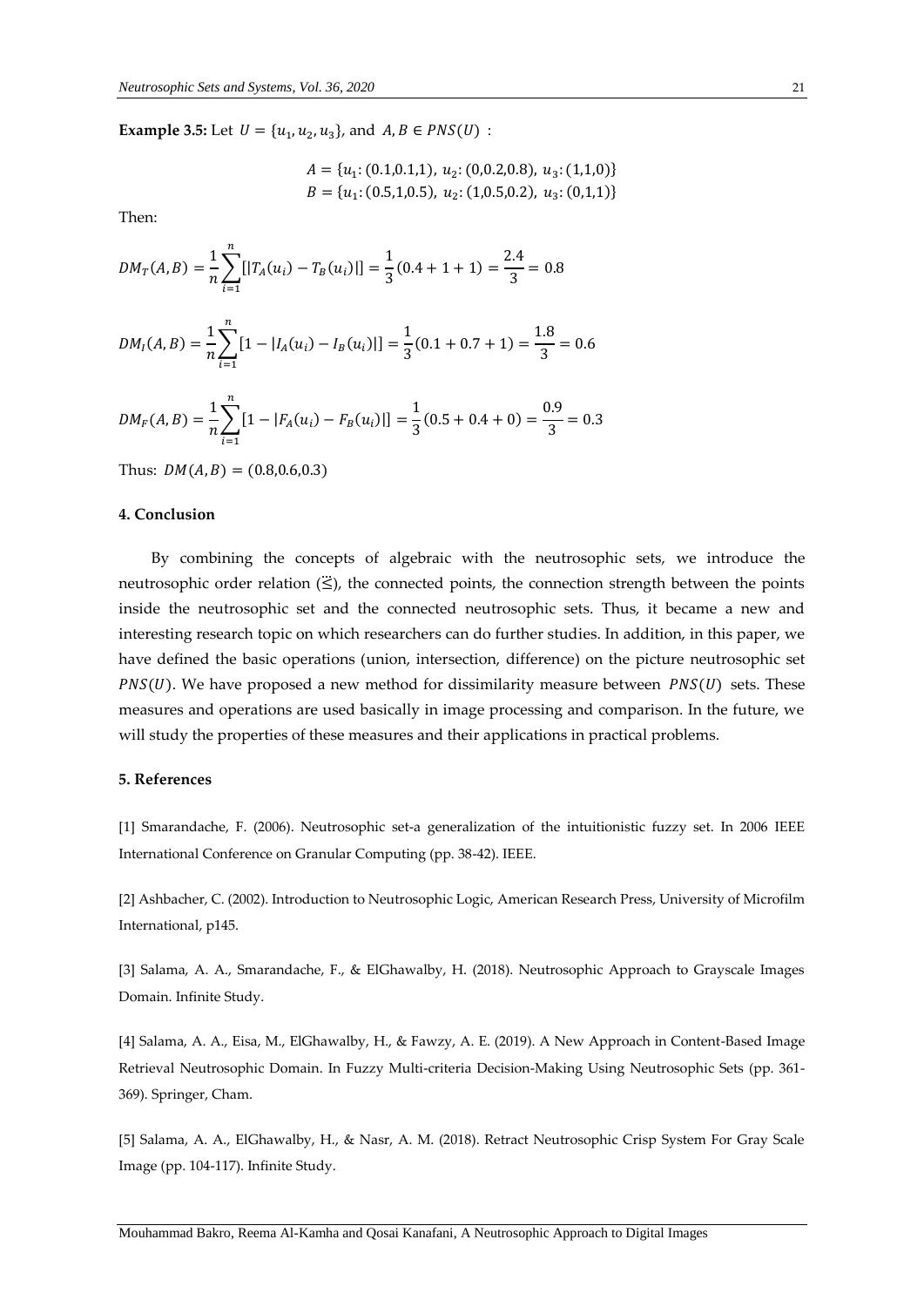[6] Salama, A. A., & Alblowi, S. A. (2012). Neutrosophic set and neutrosophic topological spaces. IOSR Journal of Mathematics, 3(4), 31-35.

[7] Salama, A. A., & Smarandache, F. (2013). Filters via neutrosophic crisp sets, Neutrosophic Sets and Systems, Vol.1, No. 1, pp34-38.

[8] Salama, A. A., Smarandache, F., & Alblowi, S. A. (2014). The characteristic function of a neutrosophic set, Neutrosophic Sets and Systems, Vol.3, pp14-18.

[9] Salama, A. A., Abdelfattah, M., & Eisa, M. (2014). Distances, hesitancy degree and flexible querying via neutrosophic sets. International Journal of Computer Applications, 101(10).

[10] Abdel-Basset, M., Gamal, A., Son, L. H., & Smarandache, F. (2020). A Bipolar Neutrosophic Multi Criteria Decision Making Framework for Professional Selection. Applied Sciences, 10(4), 1202.

[11] Abdel-Basset, M., Mohamed, R., Zaied, A. E. N. H., Gamal, A., & Smarandache, F. (2020). Solving the supply chain problem using the best-worst method based on a novel Plithogenic model. In Optimization Theory Based on Neutrosophic and Plithogenic Sets (pp. 1-19). Academic Press.

[12] Abdel-Basset, M., Ding, W., Mohamed, R., & Metawa, N. (2020). An integrated plithogenic MCDM approach for financial performance evaluation of manufacturing industries. Risk Management, 22(3), 192-218.

[13] Abdel-Basst, M., Mohamed, R., & Elhoseny, M. (2020). A novel framework to evaluate innovation value proposition for smart product-service systems. Environmental Technology & Innovation, 101036.

[14] Abdel-Basst, M., Mohamed, R., & Elhoseny, M. (2020). <? covid19?> A model for the effective COVID-19 identification in uncertainty environment using primary symptoms and CT scans. Health Informatics Journal, 1460458220952918.

[15] Al-Hamido, R. K. (2018). Neutrosophic Crisp Bi-Topological Spaces. Neutrosophic Sets and Systems, 21(1), 8.

[16] Aggarwal, G., & Agarwal, V. (2012). A Survey Paper on: Fuzzy Mathematical Morphology Techniques for Digital Image Processing. In Advanced Materials Research (Vol. 403, pp. 3469-3475). Trans Tech Publications Ltd.

[17] Babuška, R. (1999). Data-driven fuzzy modeling: Transparency and complexity issues. In Proceedings 2nd European Symposium on Intelligent Techniques ESIT (Vol. 99).

[18] Gonzalez, R. C., Woods, R. E., & Eddins, S. L. (2013). Digital Image Processing Using MATLAB. Tata McGraw-Hill Education.

[19] Zadeh, L. A. (1965). Fuzzy sets. Information and control, 8(3), 338-353.